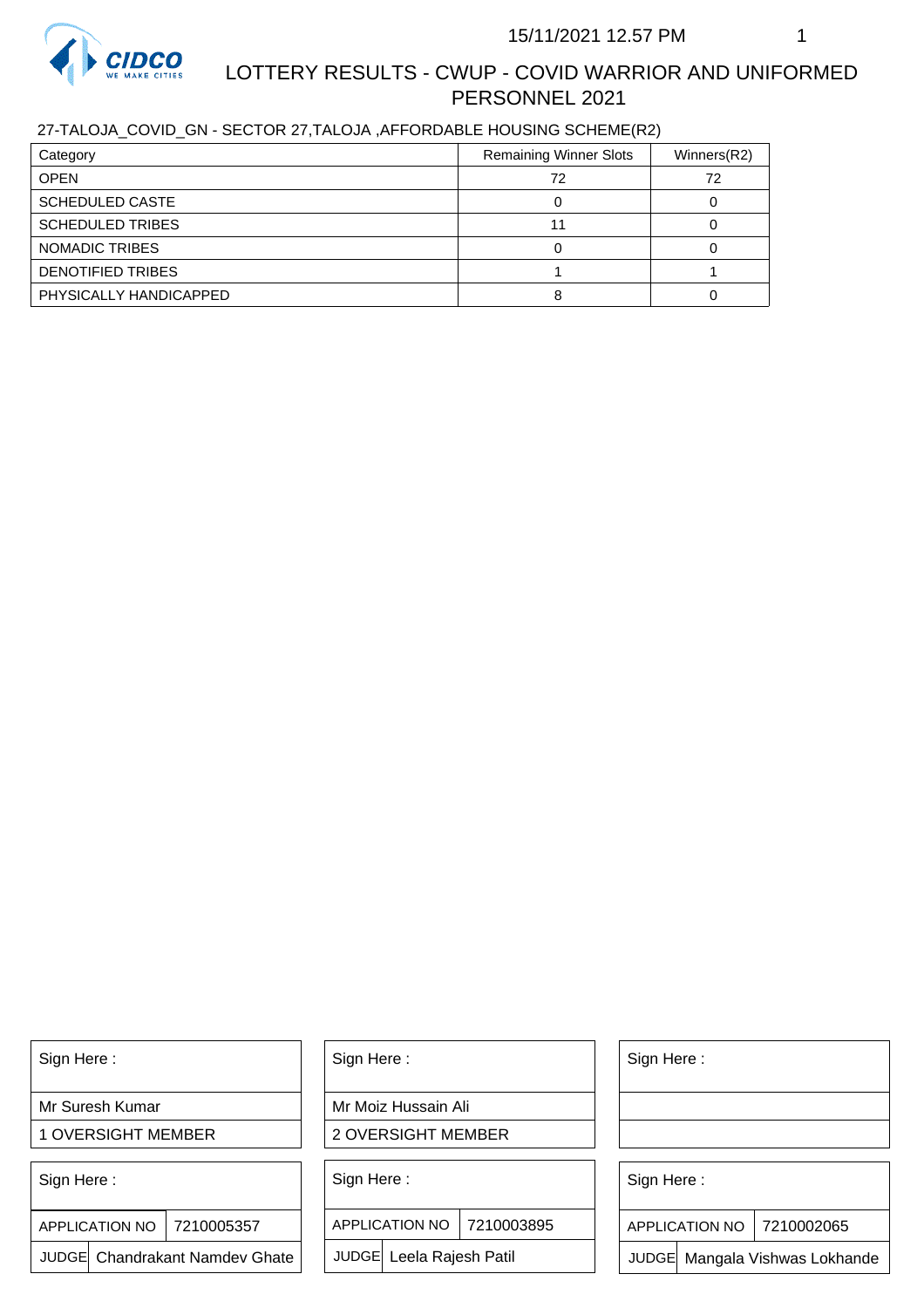

Winner List

 LOTTERY RESULTS - CWUP - COVID WARRIOR AND UNIFORMED PERSONNEL 2021

#### Scheme: 27-TALOJA\_COVID\_GN - SECTOR 27,TALOJA ,AFFORDABLE HOUSING SCHEME

Category - OPEN - OPEN

| Priority No     | Application<br>Number | <b>Applicant Name</b>                                   | Flat*<br>Bd, Wg, Fl, Ft (Rnd) | Priority No | Application<br>Number | <b>Applicant Name</b>                                             | Flat*<br>Bd, Wg, Fl, Ft (Rnd)   |
|-----------------|-----------------------|---------------------------------------------------------|-------------------------------|-------------|-----------------------|-------------------------------------------------------------------|---------------------------------|
| 1               | 7210003316            | Mr Ashok Tukaram Raut                                   | L02, -, 13, 1(R2)             | 21          | 7210005670            | Mrs Varsha Ramchandra<br>Patil                                    | L33, $-$ , 4, 5(R2)             |
| $\mathbf{2}$    | 7210006518            | Mrs Bharati Anil Kshirsagar L07, -, 10, 4(R2)           |                               | 22          | 7210004384            | Mr Sarang Abhay Dhage                                             | $L13, -, 8, 3(R2)$              |
| $\mathbf 3$     | 7210003245            | Mr Jayendra Shamrao $\vert$ L17, -, 12, 5(R2)<br>Kawle  |                               | 23          | 7210009853            | Mrs Anita Amol Wagh                                               | L04, -, 13, 4(R2)               |
| 4               | 7210003513            | Mr Ganesh Tulshiram<br>Saruk                            | $L08, -, 6, 1(R2)$            | 24          | 7210006919            | Mr Sagar<br>Kanavade                                              | $E$ kanath $L$ 05, -, 13, 1(R2) |
| $5\phantom{.0}$ | 7210008310            | Mr Ajeenath Baban $\vert$ L06, -, 12, 6(R2)<br>Sonawane |                               | 25          | 7210002278            | Mr Ganesh Shivaji Bote                                            | $\vert$ L03, -, 10, 5(R2)       |
| 6               | 7210004510            | Ms Ninisha Vilas Chavare                                | $L06, -1, 6(R2)$              | 26          | 7210005101            | Mr Deepak Kashinath $L$ 10, -, 13, 6(R2)<br>Shinde                |                                 |
| $\overline{7}$  | 7210005149            | Mr Nandkumar Sudam<br>Waikar                            | $L13, -1, 2(R2)$              | 27          | 7210004984            | Mr Ashish Pandurang<br>Shimpi                                     | L05, $-$ , 1, 6(R2)             |
| 8               | 7210002451            | Mr Mahesh Madhukar<br>Chavan                            | L03, $-$ , 7, 6(R2)           | 28          | 7210002942            | Mr Niyant Sanjay Agrahari                                         | $L03, -7, 5(R2)$                |
| 9               | 7210006141            | Mr Shashikant Audumbar<br><b>Disale</b>                 | $L05, -, 5, 2(R2)$            | 29          | 7210003096            | Mr Navnath Bhimrao Ghule L13, -, 14, 6(R2)                        |                                 |
| 10              | 7210002680            | Mr Nitin Devba Gholap                                   | $L10, -5, 1(R2)$              | 30          | 7210007313            | Mr Shambhunath Ramvilas<br>Yadav                                  | L05, -, 13, 2(R2)               |
| 11              | 7210002034            | Ms Kavita Krushna Talap                                 | $L14, -1, 1, 1(R2)$           | 31          | 7210004348            | Ms Jyoti Radheshyam<br>Gupta                                      | $L14, -, 6, 1(R2)$              |
| 12              | 7210008522            | Ms Rupali Shantaram<br>Kavitake                         | $L11, -7, 4(R2)$              | 32          | 7210005348            | Mrs Anuradha Mahesh<br>Taru                                       | L22, -, 2, 3(R2)                |
| 13              | 7210008697            | Mr Sameer Anant Marathe                                 | L33, $-$ , 2, 4(R2)           | 33          | 7210003746            | Mr Prashant Suresh Mulik                                          | $LO7, -, 2, 1(R2)$              |
| 14              | 7210007968            | Mr Kakasaheb Jagannath<br>Salunkhe                      | L06, $-$ , 6, 2(R2)           | 34          | 7210004398            | Mr Pravin Raghunath<br>Mane                                       | $L10, -, 9, 3(R2)$              |
| 15              | 7210004931            | Ms Varsha Vilas Rajapkar                                | ∟24, -, 11, 5(R2)∣            | 35          | 7210005358            | Mrs Anuja Dnyanadeep<br>Kadam                                     | L09, $-$ , 6, 2(R2)             |
| 16              | 7210009099            | Mrs Aditi Anand Paradkar                                | $L15, -, 8, 5(R2)$            | 36          | 7210000822            | Mrs Krupa Harsh Parikh                                            | $L13, -2, 5(R2)$                |
| 17              | 7210004626            | Ms Ekta Harendra Prasad                                 | $L11, -2, 6(R2)$              | 37          | 7210001365            | Mr Yogesh Namdeo Jawal                                            | $L06, -, 9, 3(R2)$              |
| 18              | 7210005335            | Mrs Mansi Mahendra<br>Warkari                           | L02, $-$ , 3, 4(R2)           | 38          | 7210001154            | Mr Babasaheb Pandurang $\vert$ L02, -, 13, 6(R2)<br>Sangole       |                                 |
| 19              | 7210008574            | Mr Deepak Tanaji Barade                                 | $L05, -3, 4(R2)$              | 39          | 7210005787            | Mr Aliafsar Shamad Shaikh   L27, -, 5, 5(R2)                      |                                 |
| 20              | 7210004363            | Mr Sandeep Anant Awale                                  | $L03, -, 4, 4(R2)$            | 40          | 7210003961            | Mr Ravindra Yeshwant $\vert_{\text{L08, -, 12, 3(R2)}}$<br>Sawant |                                 |
|                 |                       |                                                         |                               |             |                       |                                                                   |                                 |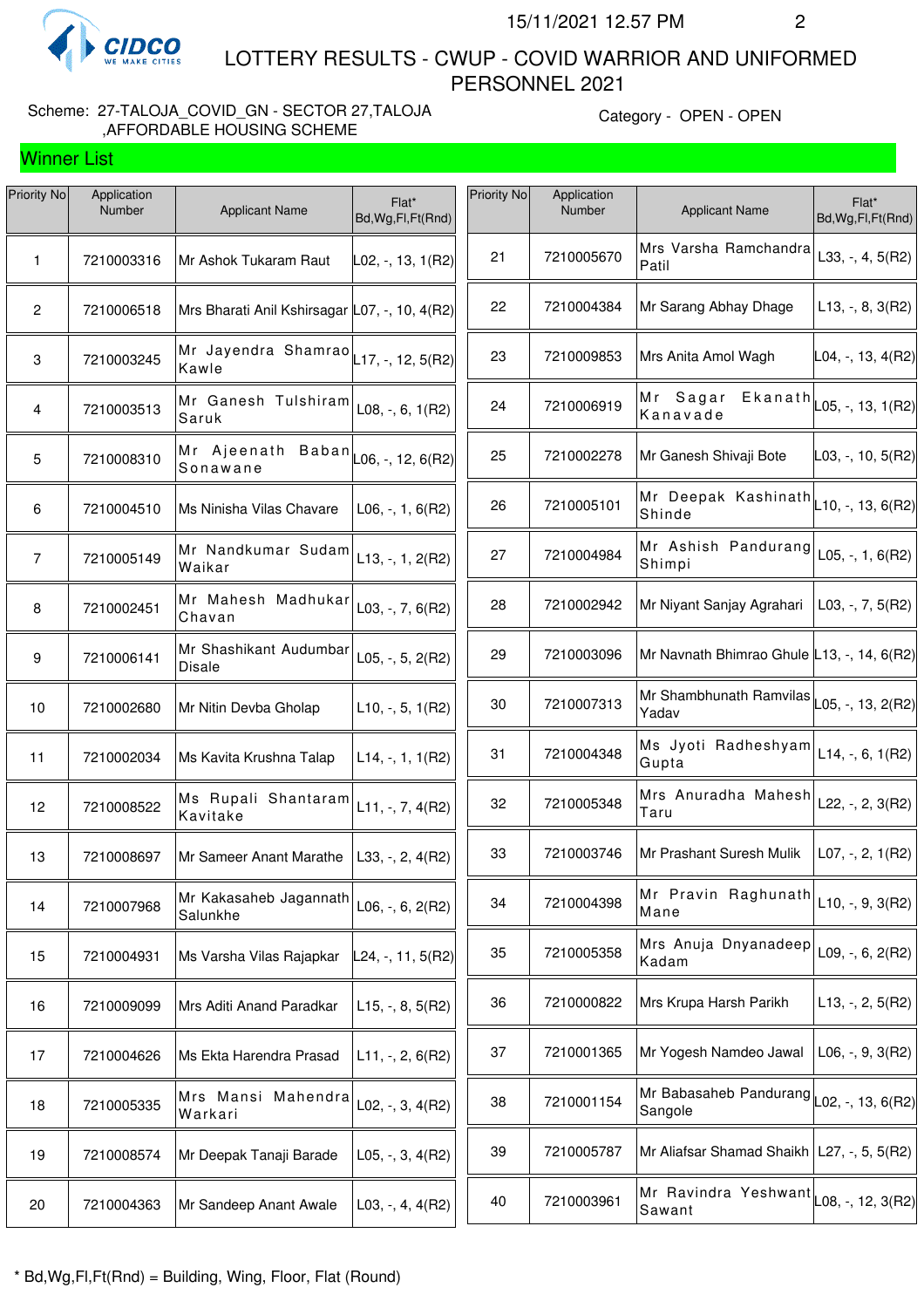

Winner List

Priority No Application

 LOTTERY RESULTS - CWUP - COVID WARRIOR AND UNIFORMED PERSONNEL 2021

#### Scheme: 27-TALOJA\_COVID\_GN - SECTOR 27,TALOJA ,AFFORDABLE HOUSING SCHEME

T

Category - OPEN - OPEN

| <b>Priority No</b> | Application<br>Number | <b>Applicant Name</b>                                         | Flat*<br>Bd, Wg, Fl, Ft(Rnd) |  |
|--------------------|-----------------------|---------------------------------------------------------------|------------------------------|--|
| 41                 | 7210003123            | Mrs Sujata Kunal Patil                                        | L03, -, 11, 6(R2)            |  |
| 42                 | 7210008770            | Mrs<br>Satwasheela<br>Gurudatta<br>Pawar                      | $L08, -2, 1(R2)$             |  |
| 43                 | 7210004086            | Mr Sandeep Vasant Desai                                       | $ L03, -, 11, 3(R2) $        |  |
| 44                 | 7210006589            | Mrs Sneha Deepak Talekar   L02, -, 9, 3(R2)                   |                              |  |
| 45                 | 7210008410            | Ms Mayuri Bandu Shedge                                        | L06, -, 10, 3(R2)            |  |
| 46                 | 7210003131            | Mr Vinay Jagadish Rane                                        | $L03, -, 9, 4(R2)$           |  |
| 47                 | 7210008686            | Mr Ajit Vishnu Jadhav                                         | $L13, -, 6, 1(R2)$           |  |
| 48                 | 7210003999            | Mr Ravindra Jagannath<br>Gaikwad                              | $L14, -, 9, 5(R2)$           |  |
| 49                 | 7210008512            | Mr Balasaheb Hanmant<br>Patil                                 | $L08, -, 8, 6(R2)$           |  |
| 50                 | 7210000263            | Mrs Ankita Yashwant $\vert$ 23, -, 13, 3(R2)<br><b>Bhande</b> |                              |  |
| 51                 | 7210003376            | Мs<br>Snehal<br>Deepak<br>Malusare                            | $L04, -, 2, 5(R2)$           |  |
| 52                 | 7210006869            | Mrs Vanita Subhash Ainkar   L15, -, 7, 1 (R2)                 |                              |  |
| 53                 | 7210006165            | Mr Suresh Ananda Jadhav                                       | $L10, -5, 5(R2)$             |  |
| 54                 | 7210005028            | Mr Vinod Anand Mane                                           | $L08, -, 4, 5(R2)$           |  |
| 55                 | 7210005276            | Ms Shweta Jagdhari Ram                                        | $L03, -5, 2(R2)$             |  |
| 56                 | 7210000728            | Mrs<br>Pranali<br>Pravin<br>Waingankar                        | $L11, -, 3, 2(R2)$           |  |
| 57                 | 7210008308            | Mr Satish Bhagwan Gholve   L07, -, 9, 1(R2)                   |                              |  |
| 58                 | 7210007588            | Mr Dattatray Purushottam<br>Patil                             | $L06, -, 8, 4(R2)$           |  |
| 59                 | 7210008436            | Pandurang<br>Мr<br>Nana<br>Choure                             | L04, -, 7, 2(R2)             |  |
| 60                 | 7210009132            | Mr Rajendra Tukaram<br>Torane                                 | $L14, -, 4, 5(R2)$           |  |
|                    |                       |                                                               |                              |  |

| Priority No | Application<br>Number | <b>Applicant Name</b>                                     | Flat*<br>Bd, Wg, Fl, Ft (Rnd) |
|-------------|-----------------------|-----------------------------------------------------------|-------------------------------|
| 61          | 7210004920            | Mr Nilesh Pralhad Vairalkar L18, -, 12, 5(R2)             |                               |
| 62          | 7210000684            | Ms Komal Vikram Salve                                     | $L03, -, 5, 3(R2)$            |
| 63          | 7210001305            | Mr Sameer Atmaram Patil                                   | $L12, -, 4, 5(R2)$            |
| 64          | 7210005594            | Mr Ghanshyam Baban<br><b>Bansode</b>                      | $L11, -7, 1(R2)$              |
| 65          | 7210002908            | Mr Dinkar Hiraji Kamble                                   | L05, -, 14, 4(R2)             |
| 66          | 7210001838            | Mr Sanjay Vishnu Ardekar                                  | $L11, -, 8, 2(R2)$            |
| 67          | 7210001216            | Mr Sani Ganpat Surve                                      | $L10, -, 9, 4(R2)$            |
| 68          | 7210007044            | Mr Tukaram Gendu Bhole                                    | $LO6, -13, 5(R2)$             |
| 69          | 7210002777            | Mr Nilesh Shrikant Kapase   L11, -, 14, 4(R2)             |                               |
| 70          | 7210004093            | Mr Vnamra Sitaram Tari                                    | $L14, -, 14, 6(R2)$           |
| 71          | 7210005273            | Mr Kiran Ramchandra Patil L04, -, 10, 2(R2)               |                               |
| 72          | 7210004961            | Mrs Rupali Santosh $L$ 10, -, 14, 1(R2)<br><b>Bhosale</b> |                               |